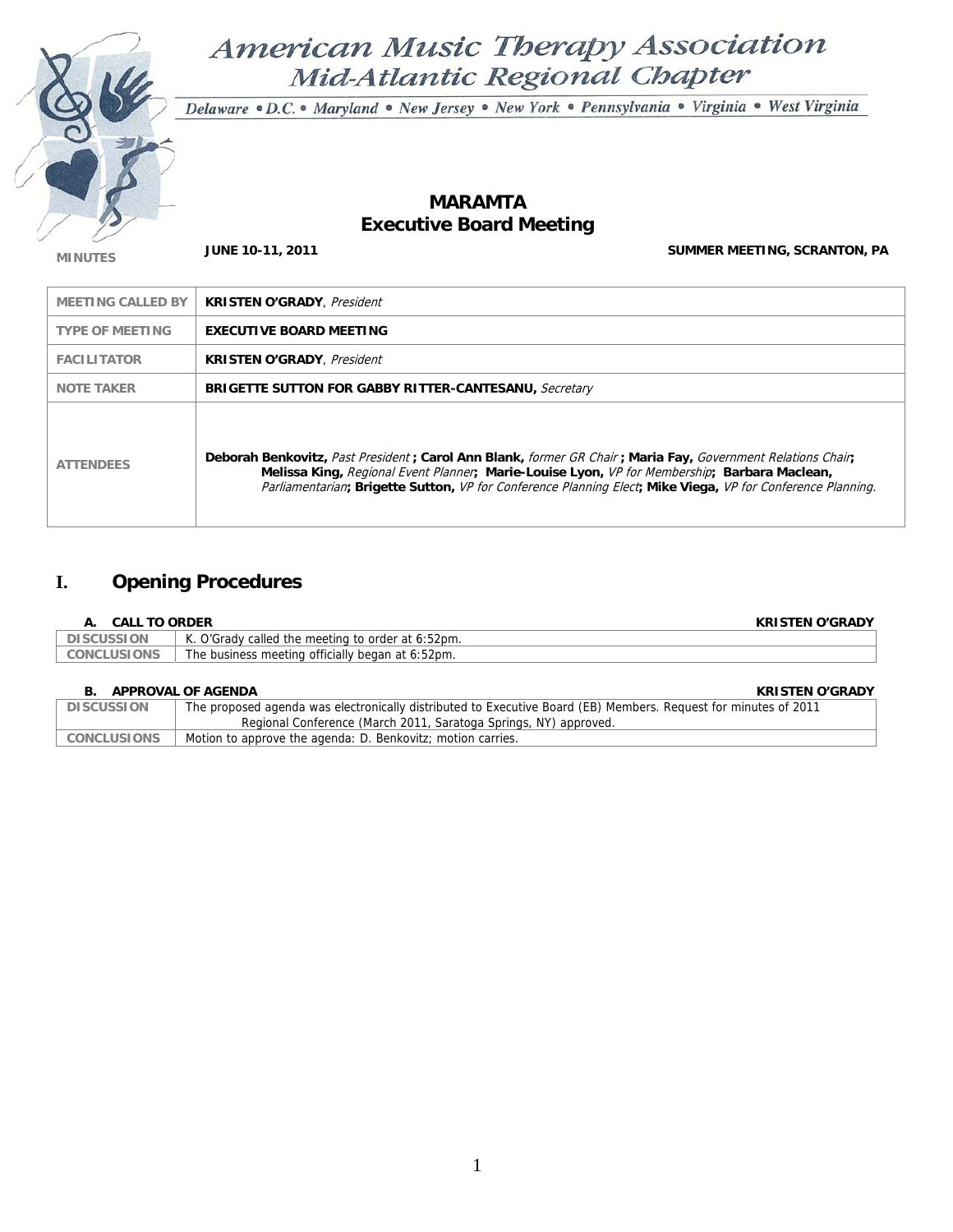## **II. Officer Report's**

| <b>PRESIDENT</b>    |                                                                                                                                                                                                                                                                                                                                                                                                                                                                                                                                                                                                                                                                                                                                                                                                   |                           | <b>KRISTEN O'GRADY</b> |  |
|---------------------|---------------------------------------------------------------------------------------------------------------------------------------------------------------------------------------------------------------------------------------------------------------------------------------------------------------------------------------------------------------------------------------------------------------------------------------------------------------------------------------------------------------------------------------------------------------------------------------------------------------------------------------------------------------------------------------------------------------------------------------------------------------------------------------------------|---------------------------|------------------------|--|
| <b>DISCUSSION</b>   | Welcoming remarks by K. O'Grady                                                                                                                                                                                                                                                                                                                                                                                                                                                                                                                                                                                                                                                                                                                                                                   |                           |                        |  |
|                     | A. 1. Assembly of Delegates issue: Per review of procedure, policy is that President will choose.<br>2. Presidential Appointments: Regional Event Planner (M. King) and Regional Exhibit Chair (K. Jasko) added to the list of<br>appointments. M. Viega recommended Andi Hunt for Research Representative.<br>a. CEC co-chairs: Continuing Education will now be represented by two people, reflecting regional and national level<br>responsibilities. The rationale is that T. Souhrada is not able to attend national conferences.                                                                                                                                                                                                                                                            |                           |                        |  |
|                     | Motion to approve the appointments as amended, excluding research, in a block by D. Benkovitz. Motion carried.                                                                                                                                                                                                                                                                                                                                                                                                                                                                                                                                                                                                                                                                                    |                           |                        |  |
|                     | 3. MAR Goals: M. Gainsford (and all) recommended revising Goal 1as follows: "To explore the needs of the region's music<br>therapy professionals in order to increase and retain membership in the MAR."<br>Goal 4 revised: "To continue increasing our opportunities to be environmentally responsible."<br>Goal 5 revised: "To continue focusing on identifying opportunities to be fiscally responsible and sensitive to the financial<br>needs of the membership."<br>Add Goal 9: "To promote the MAR as an international presence within the music therapy community."<br>Add Goal 10: "To recognize interdisciplinary collaboration with music therapy and promote further opportunities for<br>increased partnerships."<br>Motion to approve goals as written by C. Blank. Motion carried. |                           |                        |  |
|                     | B. Review of Parliamentary Procedure:<br>Executive Board functions more as a committee, allowing meetings to be less formal. Consent agendas can be a helpful tool<br>to functioning efficiently.                                                                                                                                                                                                                                                                                                                                                                                                                                                                                                                                                                                                 |                           |                        |  |
| <b>CONCLUSIONS</b>  | Motions Carried.                                                                                                                                                                                                                                                                                                                                                                                                                                                                                                                                                                                                                                                                                                                                                                                  |                           |                        |  |
| <b>ACTION ITEMS</b> |                                                                                                                                                                                                                                                                                                                                                                                                                                                                                                                                                                                                                                                                                                                                                                                                   | <b>PERSON RESPONSIBLE</b> | <b>DEADLINE</b>        |  |
| None identified.    |                                                                                                                                                                                                                                                                                                                                                                                                                                                                                                                                                                                                                                                                                                                                                                                                   |                           |                        |  |

| <b>B. PAST PRESIDENT</b> |                                                                                                                                                                                                                                                                                                                                                                                                                                       |                           | <b>DEBBIE BENKOVITZ</b> |  |  |
|--------------------------|---------------------------------------------------------------------------------------------------------------------------------------------------------------------------------------------------------------------------------------------------------------------------------------------------------------------------------------------------------------------------------------------------------------------------------------|---------------------------|-------------------------|--|--|
| <b>DISCUSSION</b>        | D. Benkovitz presented the idea of electronic balloting. General opinion is in favor of pursing this. Largest obstacle/question is<br>how to ensure that members vote only once and maintain confidentiality. One possible solution could be to randomly<br>assign PINs to ensure confidentiality and single responses. D. Benkovitz will continue to research information on this<br>topic and will present topic again in the fall. |                           |                         |  |  |
|                          | Shared contents listing of MAR archives, housed at Duquesne University, as compiled by student archivists. Duquesne<br>University is requesting a contractual agreement with MAR. "Deed of gift" document template shared, which would<br>offer ownership excepting copyrights. Question raised about accessing archived material. D. Benkovitz will continue<br>to research this opportunity in collaboration with B. Wheeler.       |                           |                         |  |  |
|                          | Discussion of what should be archived, who has responsibilities to submit items to the archivist. Important email conversations<br>(and other electronic communication) should be converted to documents and archived.                                                                                                                                                                                                                |                           |                         |  |  |
|                          | Discussion of student archivist position. FY2012 budget does not include the \$1000 for this position. K. O'Grady will<br>communicate with the treasurer (E. Abbott) about adding this to the budget, as well as the process by which the<br>student archivist is obtained each year.                                                                                                                                                 |                           |                         |  |  |
|                          | The Archivist position is not well-defined in the MAR Constitution and Bylaws. Perhaps B. Wheeler can be involved in revising<br>this (with the President-Elect).                                                                                                                                                                                                                                                                     |                           |                         |  |  |
| <b>CONCLUSIONS</b>       | D. Benkovitz will continue to research the above presented ideas.                                                                                                                                                                                                                                                                                                                                                                     |                           |                         |  |  |
| <b>ACTION ITEMS</b>      |                                                                                                                                                                                                                                                                                                                                                                                                                                       | <b>PERSON RESPONSIBLE</b> | <b>DEADLINE</b>         |  |  |
| the Fall Meeting.        | Above presented ideas will continue to be researched and presented at                                                                                                                                                                                                                                                                                                                                                                 | D. Benkovitz              | <b>Fall Meeting</b>     |  |  |

### **C. VP OF MEMBERSHIP MARIE GAINSFORD**<br>DISCUSSION We lost about 30 members total in past year, including gain of student/grad student members and loss of professional members. We lost about 30 members total in past year, including gain of student/grad student members and loss of professional members. Focus will be understanding decrease in professional membership. Will continue reaching out to students and supervisors/program directors. Still working on AMTA approval of podcasts of presentations. **CONCLUSIONS** Will continue reaching out to students and supervisors/program directors. Still working on AMTA approval of podcasts of presentations.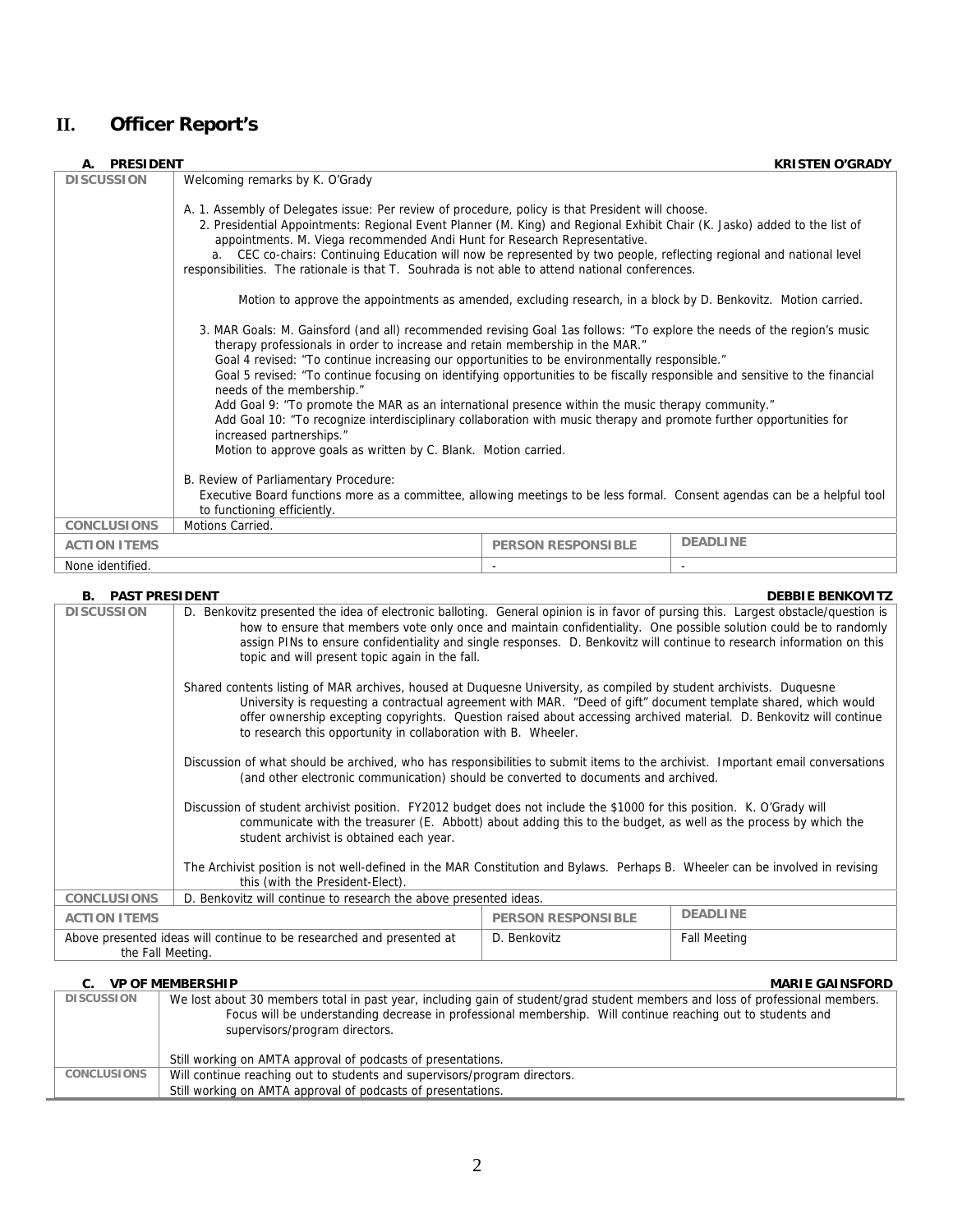| <b>ACTION ITEMS</b>                                                 |                                                                                                                                                                                                                                                                                                                                                                                                                                                                                                | <b>PERSON RESPONSIBLE</b> | <b>DEADLINE</b>      |  |  |
|---------------------------------------------------------------------|------------------------------------------------------------------------------------------------------------------------------------------------------------------------------------------------------------------------------------------------------------------------------------------------------------------------------------------------------------------------------------------------------------------------------------------------------------------------------------------------|---------------------------|----------------------|--|--|
| None identified.                                                    |                                                                                                                                                                                                                                                                                                                                                                                                                                                                                                |                           |                      |  |  |
|                                                                     |                                                                                                                                                                                                                                                                                                                                                                                                                                                                                                |                           |                      |  |  |
| <b>DISCUSSION</b>                                                   | D. VP OF CONFERENCE PLANNING                                                                                                                                                                                                                                                                                                                                                                                                                                                                   |                           | <b>MICHAEL VIEGA</b> |  |  |
|                                                                     | 2011 conference was very successful. Conference evals were overall positive. 2012 conference will be in Timonium (near<br>Balitmore), MD. Theme will be Music Therapy: Learn More, Create More, Be More. Local committee is pursuing a<br>multi-cultural preconference institute. Begin thinking about Presidential Awards, Service Awards, and Advocacy<br>Awards.                                                                                                                            |                           |                      |  |  |
|                                                                     | Review of conference items that need Board approval. Board needs to approve conference budget, conference logo, contracts,<br>dates, location. Preconference institute budget and exceptions to compensation policies also need Board attention.                                                                                                                                                                                                                                               |                           |                      |  |  |
|                                                                     | Discussion of how preconference institutes are solicited/approved. C. Blank recommended initiating requests for proposals in<br>the future. Suggestions to consider specialized trainings as well.                                                                                                                                                                                                                                                                                             |                           |                      |  |  |
|                                                                     | We are looking into New York City as a possible location for 2013 conference, specifically to have a central location to honor<br>foundational regional members. We would need to consider the commitment to higher costs, etc. M. King would like<br>to begin site searches and contract for 2013 conference location. Discussion on other possible locations to research<br>including Buffalo, Ocean City, Harrisburg, PA, Shenandoah Valley area.                                           |                           |                      |  |  |
|                                                                     | 1. Refund Policy for CMTE Presenters (question from T. Souhrada)<br>N. Galerstein recommended adding policy about conference registration refunds to CMTE presenter contracts to reflect<br>current session cancellation policy. Board agreed. T. Souhrada will add this language to CMTE presenter contracts.<br>M. Viega and M. King will update position handbooks regarding conference planning.<br>B. Maclean recommended revisiting fees and/or compensation offered to CMTE presenters. |                           |                      |  |  |
|                                                                     | K. O'Grady reported that AMTA (via B. Hunter) offered to be present during/after conference in some way due to proximity to<br>national offices (ex. tour of offices). M. Viega will contact B. Hunter to follow up on this opportunity.                                                                                                                                                                                                                                                       |                           |                      |  |  |
| <b>CONCLUSIONS</b>                                                  |                                                                                                                                                                                                                                                                                                                                                                                                                                                                                                |                           |                      |  |  |
| <b>DEADLINE</b><br><b>ACTION ITEMS</b><br><b>PERSON RESPONSIBLE</b> |                                                                                                                                                                                                                                                                                                                                                                                                                                                                                                |                           |                      |  |  |
|                                                                     | Policy to be added about conference registraton refunds to CMTE<br>T. Souhrada<br>presenter contracts to reflect current session cancellation policy                                                                                                                                                                                                                                                                                                                                           |                           |                      |  |  |
|                                                                     | Position handbooks regarding conference planning to be updated.<br>M. Viega and M. King                                                                                                                                                                                                                                                                                                                                                                                                        |                           |                      |  |  |
| B. Hunter to be contacted for follow up from AMTA.<br>M. Viega      |                                                                                                                                                                                                                                                                                                                                                                                                                                                                                                |                           |                      |  |  |

### **E. FINANCE KRISTEN O'GRADY FOR ELAINE ABBOTT**

| <b>DISCUSSION</b>   | Change of Signatures<br>Board members voted individually on change of signatories as a block as presented by E. Abbott. Motion carried (and<br>recorded by K. O'Grady). |                           |                 |  |
|---------------------|-------------------------------------------------------------------------------------------------------------------------------------------------------------------------|---------------------------|-----------------|--|
|                     | Review of Budget Line Items                                                                                                                                             |                           |                 |  |
|                     | Reminder of Closing of Fiscal Year                                                                                                                                      |                           |                 |  |
|                     |                                                                                                                                                                         |                           |                 |  |
| <b>CONCLUSIONS</b>  | Motion Carried. FY closes on June 30, 2011. Get any outstanding requests to Elaine Abbot as soon as possible.                                                           |                           |                 |  |
| <b>ACTION ITEMS</b> |                                                                                                                                                                         | <b>PERSON RESPONSIBLE</b> | <b>DEADLINE</b> |  |
| None identified.    | .                                                                                                                                                                       |                           |                 |  |

Recess at 10:00pm. Reconvened at 9:20am.

#### **F. GOVERNMENT RELATIONS CHAIR CAROL ANN BLANK/MARIA HRICKO FAY**

| <b>1. OVVERINIVIENT REEATIONS CHAIR</b> |              |       |  | <u>CAROL ANNI DEANN MARTA HRICKO LA L</u> |                                                                                                                               |
|-----------------------------------------|--------------|-------|--|-------------------------------------------|-------------------------------------------------------------------------------------------------------------------------------|
| <b>DISCUSSION</b>                       |              |       |  |                                           | Report submitted via email by D. Polen. C. Blank (and D. Polen) recommended rehiring D. Georgia to address legislative issues |
|                                         | in New York. |       |  |                                           |                                                                                                                               |
|                                         |              | NYSTF |  |                                           |                                                                                                                               |
|                                         |              | NJSTF |  |                                           |                                                                                                                               |
|                                         |              | PASTF |  |                                           |                                                                                                                               |
|                                         | 4.           | VASTF |  |                                           |                                                                                                                               |
| <b>CONCLUSIONS</b>                      |              |       |  |                                           |                                                                                                                               |
| <b>ACTION ITEMS</b>                     |              |       |  | <b>PERSON RESPONSIBLE</b>                 | <b>DEADLINE</b>                                                                                                               |
| None identified.                        |              |       |  |                                           |                                                                                                                               |
|                                         |              |       |  |                                           |                                                                                                                               |

### **G. PUBLIC RELATIONS KRISTEN O'GRADY FOR JOHN CARPENTE**

| <b>DISCUSSION</b> | J. Carpente submitted proposal for public relations committee (below). M. Viega reported that one of Carpente's primary goals |
|-------------------|-------------------------------------------------------------------------------------------------------------------------------|
|                   | in the committee is to communicate and support the MAR goals.                                                                 |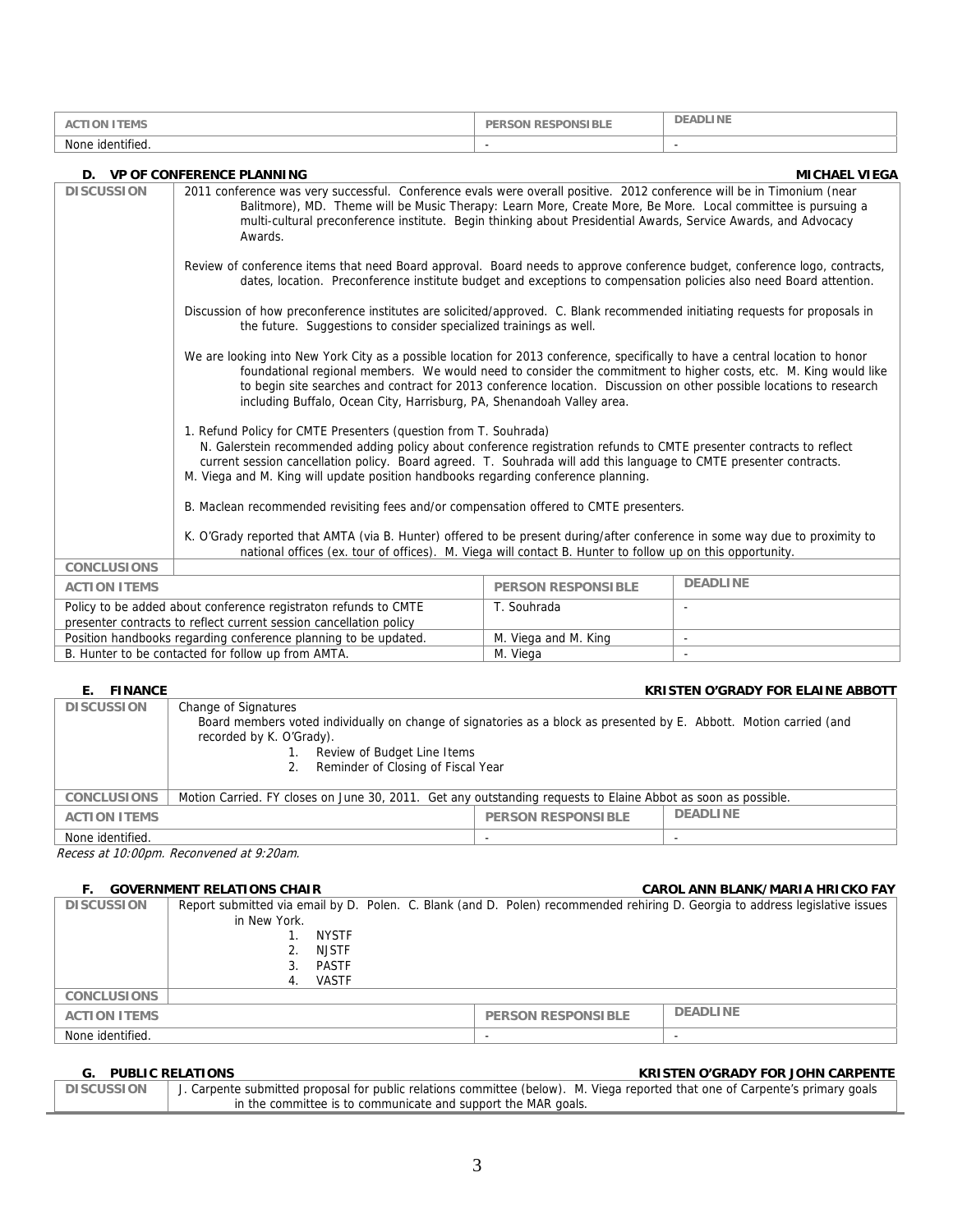|                     | Discussion about appropriate uses of PR funds as budgeted. Carpente can request of the Finance Committee that the line item<br>be reworded to encompass his goals of developing MAR-specific PR materials. |                           |                 |  |
|---------------------|------------------------------------------------------------------------------------------------------------------------------------------------------------------------------------------------------------|---------------------------|-----------------|--|
| <b>CONCLUSIONS</b>  | Motion to approve PR committee members (B. Abrams, N. Potvin, M. Viega) by committee. Motion carried.                                                                                                      |                           |                 |  |
| <b>ACTION ITEMS</b> |                                                                                                                                                                                                            | <b>PERSON RESPONSIBLE</b> | <b>DEADLINE</b> |  |
| None identified.    |                                                                                                                                                                                                            | $\overline{\phantom{0}}$  |                 |  |

#### **H. NEWSLETTER EDITOR KRISTEN O'GRADY FOR MATTHEW PHILLIPS**

| <b>DISCUSSION</b>   | Report and proposed quidelines for use of email subscriber list submitted by M. Phillips.                                                                                                         |                           |                 |  |
|---------------------|---------------------------------------------------------------------------------------------------------------------------------------------------------------------------------------------------|---------------------------|-----------------|--|
|                     | Discussion about obtaining and maintaining current contact information for membership. M. Gainsford has begun to receive<br>quarterly membership reports from AMTA including contact information. |                           |                 |  |
|                     | Review and discussion of Email Subscriber List Guidelines & Rules of Use.                                                                                                                         |                           |                 |  |
| <b>CONCLUSIONS</b>  | Proposed quidelines accepted by consent.                                                                                                                                                          |                           |                 |  |
| <b>ACTION ITEMS</b> |                                                                                                                                                                                                   | <b>PERSON RESPONSIBLE</b> | <b>DEADLINE</b> |  |
| None identified.    |                                                                                                                                                                                                   |                           |                 |  |

## **I. ARCHIVIST DEBBIE BENKOVITZ FOR SR. DONNA MARIE BECK**

| <b>DISCUSSION</b>   | Report aiven. |                           |                 |
|---------------------|---------------|---------------------------|-----------------|
| <b>CONCLUSIONS</b>  |               |                           |                 |
| <b>ACTION ITEMS</b> |               | <b>PERSON RESPONSIBLE</b> | <b>DEADLINE</b> |
| None identified.    |               | $\overline{\phantom{a}}$  | -               |

## **III. OTHER BUSINESS**

### **A. SUPPORT FOR B. SCHWARTZ AT NASM CONFERENCE**

| <b>DISCUSSION</b>                                                                                                                                                                          | Review and discussion of B. Schwartz's request to formalize her work with the New York State School Music Association with |                           |                 |
|--------------------------------------------------------------------------------------------------------------------------------------------------------------------------------------------|----------------------------------------------------------------------------------------------------------------------------|---------------------------|-----------------|
|                                                                                                                                                                                            | the creation of the position Liaison to State Music Educators Association.                                                 |                           |                 |
| Board approved Beth Schwartz as Liaison to State Music Educators Association.<br><b>CONCLUSIONS</b>                                                                                        |                                                                                                                            |                           |                 |
| <b>ACTION ITEMS</b>                                                                                                                                                                        |                                                                                                                            | <b>PERSON RESPONSIBLE</b> | <b>DEADLINE</b> |
| The Board is charging J. Carpente to creating the position of Liaison to<br>State Music Educators Association within the PR committee,<br>and to develop this as a model for other states. |                                                                                                                            | J. Carpente               |                 |

#### **B. EMAIL VOTING FOR BOARD BETWEEN BOARD MEETINGS**

| <b>DISCUSSION</b>                                                   | M. Phillips sent out information about ability of non-profits to vote by email. This varies by state, but the short answer seems to |            |                     |
|---------------------------------------------------------------------|-------------------------------------------------------------------------------------------------------------------------------------|------------|---------------------|
|                                                                     | be yes if the vote is followed by a written, unanimous consent. Discussion of how to conduct/record email votes. No                 |            |                     |
|                                                                     | contentious subjects should be discussed via email. Board can ratify list of actions taken at the next face to face                 |            |                     |
|                                                                     | meeting. Review of what a consent agenda is and its role in Board business.                                                         |            |                     |
| <b>CONCLUSIONS</b>                                                  | K. O'Grady will develop a policy about email voting among the Board to present at the fall business meeting.                        |            |                     |
| <b>DEADLINE</b><br><b>PERSON RESPONSIBLE</b><br><b>ACTION ITEMS</b> |                                                                                                                                     |            |                     |
| Develop a policy about email voting among the Board.                |                                                                                                                                     | K. O'Grady | <b>Fall Meeting</b> |

#### **C. BYLAWS CHANGES**

| <b>DISCUSSION</b>   | Bylaws need to be changed to reflect co-chairs of Continuing Education Committee. B. Maclean recommended revising Article<br>VIII, Section IV, of the Bylaws as follows: "With the approval of the MAR Executive Board and the Council Coordinator, |                           |                 |
|---------------------|-----------------------------------------------------------------------------------------------------------------------------------------------------------------------------------------------------------------------------------------------------|---------------------------|-----------------|
|                     |                                                                                                                                                                                                                                                     |                           |                 |
|                     | two representatives may be chosen to represent the MAR on a particular committee."                                                                                                                                                                  |                           |                 |
|                     |                                                                                                                                                                                                                                                     |                           |                 |
| <b>CONCLUSIONS</b>  |                                                                                                                                                                                                                                                     |                           |                 |
|                     |                                                                                                                                                                                                                                                     |                           |                 |
| <b>ACTION ITEMS</b> |                                                                                                                                                                                                                                                     | <b>PERSON RESPONSIBLE</b> | <b>DEADLINE</b> |
|                     |                                                                                                                                                                                                                                                     |                           |                 |
| None identified.    |                                                                                                                                                                                                                                                     |                           |                 |
|                     |                                                                                                                                                                                                                                                     |                           |                 |

#### **D. MAR VOTING PROCESS**

| <b>DISCUSSION</b>   | Discussion of 2011 voting process including obstacles to an efficient and timely process. |                           |                 |
|---------------------|-------------------------------------------------------------------------------------------|---------------------------|-----------------|
| CONCLUSIONS         |                                                                                           |                           |                 |
| <b>ACTION ITEMS</b> |                                                                                           | <b>PERSON RESPONSIBLE</b> | <b>DEADLINE</b> |
| None identified.    |                                                                                           |                           |                 |